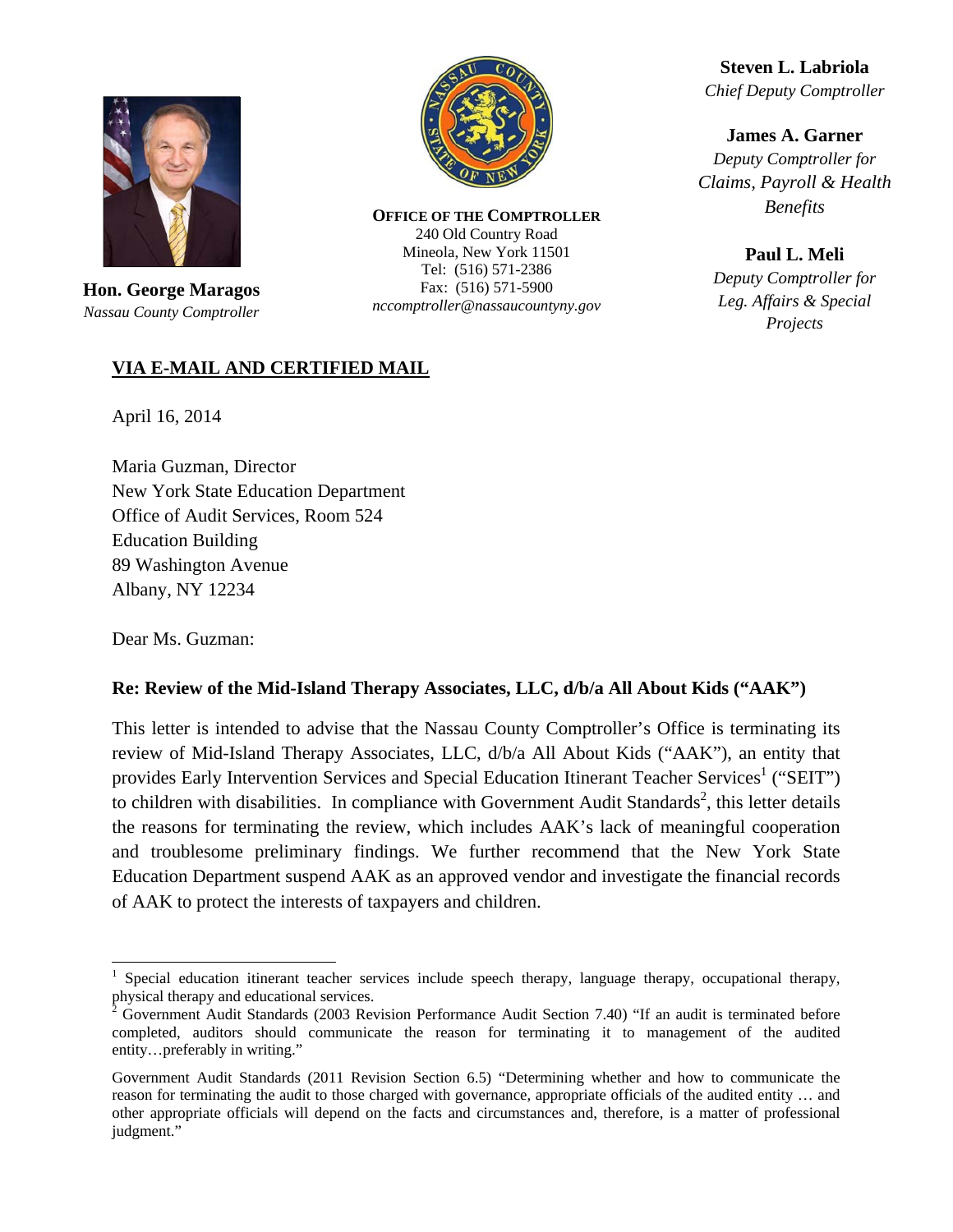This matter is also being referred to the New York State Comptroller's Office and the Nassau County Attorney's Office. Appendix A outlines the timeline of our attempted review and the various delay tactics utilized by AAK. Appendix B provides details of the scope limitations encountered and the five preliminary and troubling findings.

AAK generated total revenue of \$22.4 million and \$19.8 million for the fiscal years ending June 30, 2011 and June 30, 2010, respectively. A substantial portion of AAK's revenue is derived from contracts with local and state agencies. Nassau County, Suffolk County, Westchester County and New York City (five boroughs) contract with AAK to provide Pre-School Special Education and Early Intervention services to children living in their respective areas and are reimbursed by New York State for a portion of the eligible services performed by AAK. Nassau County paid an average of \$3.5 million per year to AAK from 2008 to 2012, which represents 16.3% of its average total revenue for 2010 and 2011.

The review of Nassau County's contract with AAK was initially commenced as a result of suggestions by the Nassau County Department of Health after New York State lowered the AAK reimbursement rate for the 2009-2010 session. Since July 2012, our Office has been attempting to conduct a limited review of the Preschool Special Education contract between Nassau County and AAK for the audit period July 1, 2010 to June 30, 2012.

The County's right to audit can be found in the portion of its contract with AAK that states, "…the contractor shall maintain accurate records… in accordance with generally accepted accounting principles [and] such records shall at all times be available for audit and inspection by the Comptroller." In addition, Article 8, Section 200.18(b)(1) of the New York Codes, Rules and Regulations states that, "each municipality may perform fiscal audits of approved preschool programs and services for which it bears fiscal responsibility."<sup>3</sup>

From the outset (entrance conference held September 14, 2012), AAK failed to meaningfully cooperate with the Comptroller's Office's review. For example, AAK delayed the review with the commencement of legal actions challenging the Comptroller's Office's right to audit, was slow in providing documents which the Comptroller's Office had the legal right to inspect, provided partial or incomplete information and severely limited access to staff to answer questions.

To illustrate briefly:

• The auditors were initially allowed to speak to the financial staff the first few days of fieldwork. During the brief times they were permitted access to AAK's premises, the Executive Director stopped in regularly to advise that both she and her staff were extremely busy and were not available for interviews or questions. They were then told

 $\overline{a}$ 3 8 NYCRR §200.18(b)(1)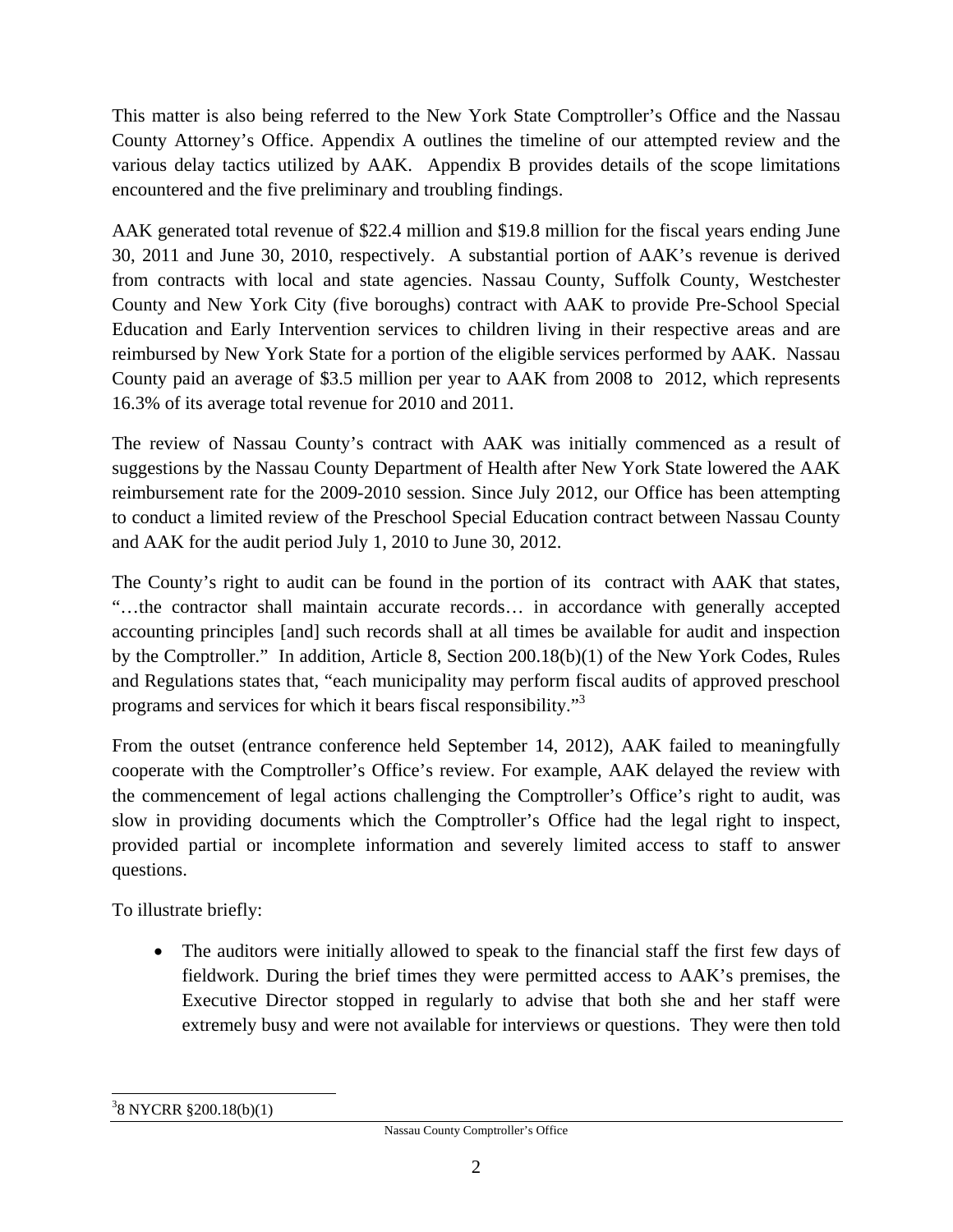all questions and contact should be with one of the AAK Executive Directors (the two owners of the Company).

- Documents were requested of AAK daily from March 1 to March 28, 2013 while the auditors were on the premises; however, very few of the requested documents were provided during that timeframe or in the months that followed. Further, the quantity of information AAK was willing to provide at any one time was minimal and, when provided, the content was incomplete.
- The Open Item Audit Request Log was again provided to AAK on September 11, 2013, September 19, 2013 and November 13, 2013, but no additional documents were received from AAK until 2014.
- On January 7, 2014, the Comptroller's Office received an e-mail from Park Strategies stating they represented AAK and that AAK sent an unsigned letter, via e-mail, to the Comptroller's Office on December 19, 2013 asking for clarification of the documents previously requested and questioning the audit scope (fiscal year versus calendar year). Neither the e-mail nor the letter attachment was previously received by the Comptroller's Office. Subsequent to the Park Strategies e-mail, AAK delivered five boxes of documents to the Comptroller's Office on February 4, 2014 as well as additional information via computer discs on February 6, 2014, allegedly in response to the auditors' request almost a year earlier at the time of the field work. These documents were not adequate and lacked additional supporting documents to complete the audit.

This ongoing lack of meaningful cooperation and transparency made it difficult to review and conclude on the adequacy and legitimacy of documents we have been given to date. However, our review of these documents has thus far revealed possible non-allowable salary expense allocations, an apparent inadequate segregation of business and personal transactions for legal and audit expenses, and a potential overstatement of the building rental payments included in the Consolidated Financial Report ("CFR"). We also noted individuals listed and paid as both employees and independent consultants during the same year. $4$  Additionally, AAK did not provide evidence that all employees and independent contractors were cleared through the New York State Central Register of Child Abuse and Maltreatment.

In light of the above delays and the troublesome preliminary findings, we suggest that New York State suspend AAK as an approved vendor and to investigate the financial records of AAK to protect the interests of taxpayers and children.

 $\overline{a}$ 

<sup>&</sup>lt;sup>4</sup> IRS Publication 15-A (2014) Employer's Supplemental Tax Guide, Page 7 Section 2, "Employee or Independent Contractor?"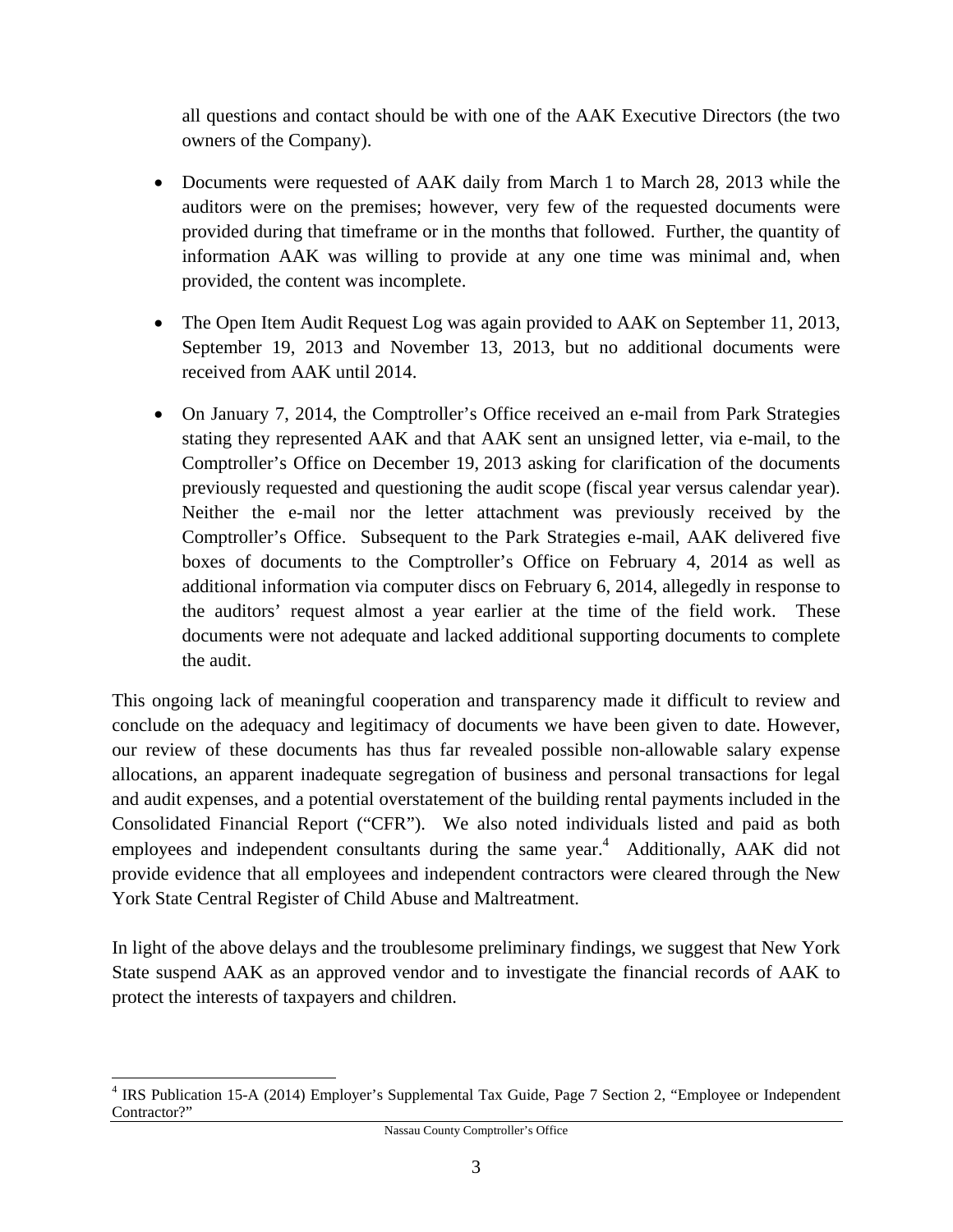Yours very truly,

folink neere

JoAnn G Greene Director of Field Audit

 $Cc:$ John B. King, Jr., Commissioner, NYSED Ann Marsh, Director, Rate Setting Unit, NYSED Thomas DiNapoli, New York State Comptroller, Office of State Government Accountability Frank Patone, Audit Director, Office of the State Comptroller Lawrence Eisenstein, Commissioner of Health, Nassau County Health Department Linda, Rennie, Nassau County Health Department Pre-School Program Carnell Foskey, Nassau County Attorney Michael Grossfeld, Executive Director, All About Kids

Attachments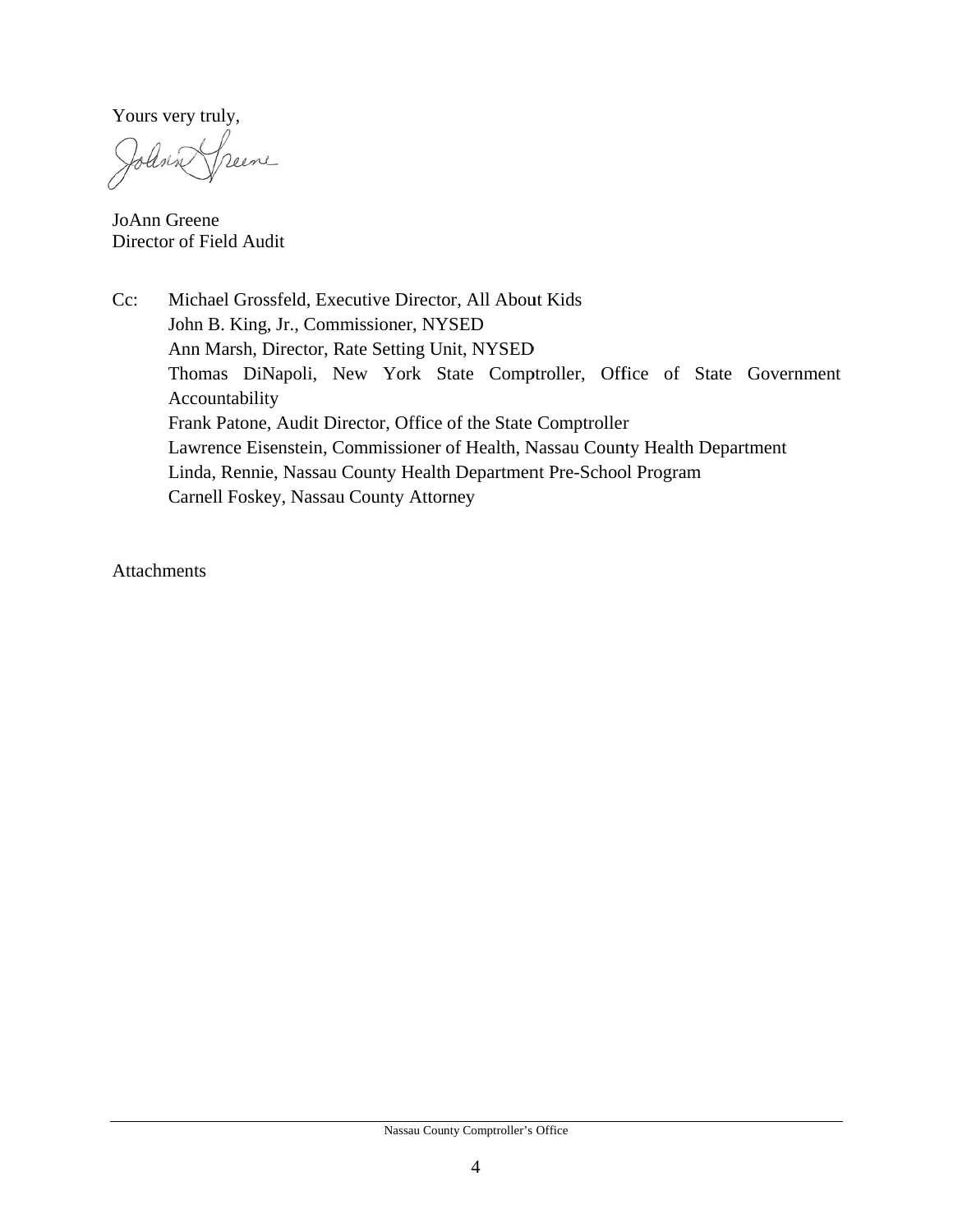## **APPENDIX A – ALL ABOUT KIDS TIMELINE OF ATTEMPTED AUDIT**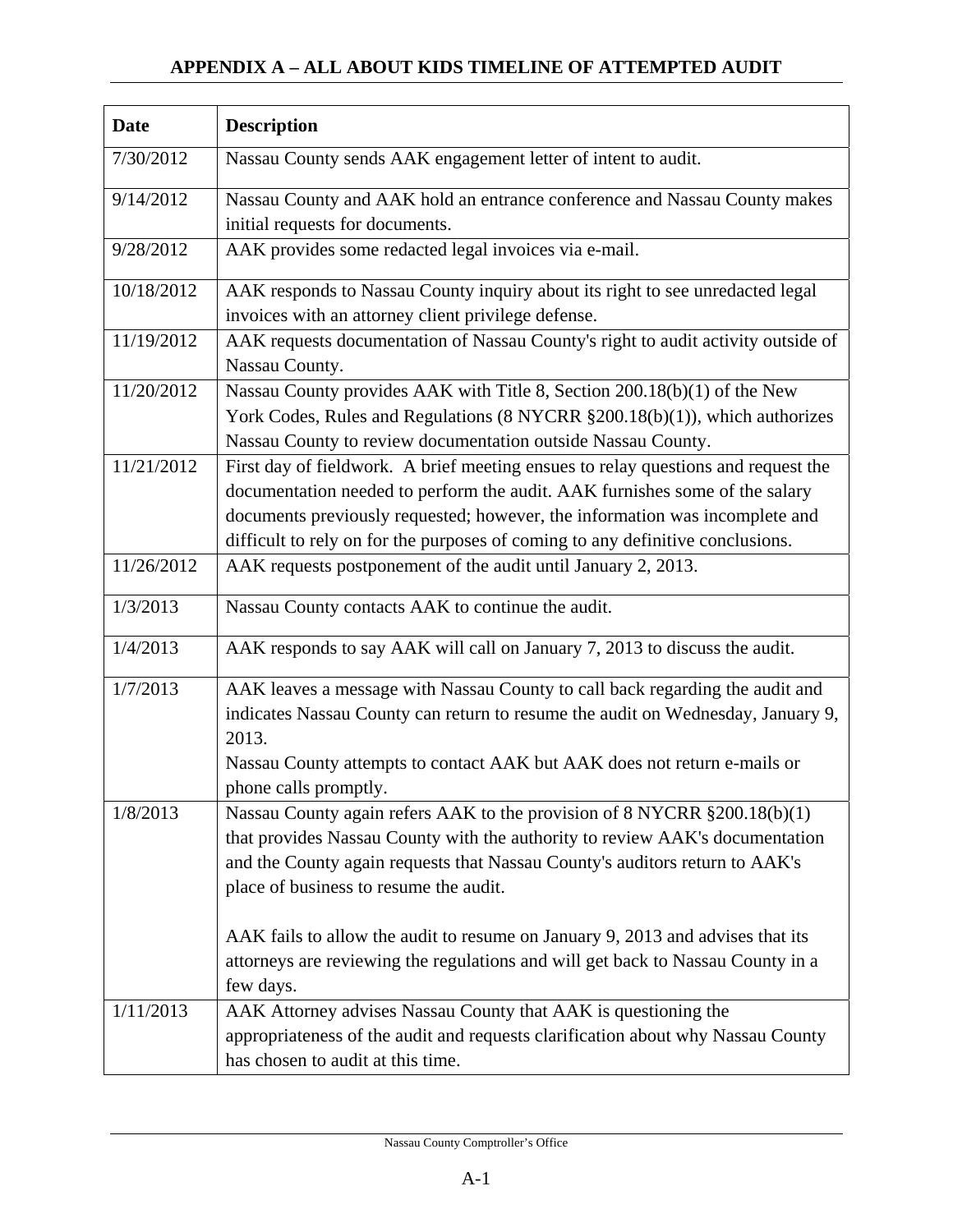| 2/19/2013 | Nassau County responds to AAK's January 11, 2013 letter and advises AAK's         |
|-----------|-----------------------------------------------------------------------------------|
|           | attorneys that the County Contract allows the County to audit, that the County is |
|           | not required to explain why and that the County auditors will return on February  |
|           | 25, 2013.                                                                         |
| 2/25/2013 | AAK permits Nassau County auditors to resume audit, but limits AAK's              |
|           | involvement to three hours per week. AAK begins to furnish data; however, the     |
|           | information provided is limited to Nassau County only, is redacted and is         |
|           | provided at an extremely slow pace and in a disorganized fashion.                 |
| 3/6/2013  | Nassau County Supreme Court denies AAK's request for a temporary restraining      |
|           | order that would have precluded Nassau County from auditing AAK.                  |
| 3/13/2013 | Nassau County sends letter to AAK's counsel advising them of AAK's lack of        |
|           | meaningful cooperation and requests that AAK fully comply with the County's       |
|           | requests. The County also made AAK's counsel aware that the County                |
|           | Comptroller's Office has the authority to subpoena AAK's documents in the         |
|           | event AAK does not comply.                                                        |
| 3/14/2013 | AAK's attorneys express surprise about the County's plan to subpoena AAK          |
|           | records and claim that AAK has fully cooperated with the audit.                   |
| 3/18/2013 | AAK appeals the Supreme Court's decision denying AAK's request for a              |
|           | temporary restraining order.                                                      |
| 3/20/2013 | AAK continues to furnish data at an extremely slow pace and in a disorganized     |
|           | fashion. AAK continues to neglect Nassau County's questions, which limit the      |
|           | auditors' ability to proceed with any momentum.                                   |
|           |                                                                                   |
|           | Nassau County requests that AAK start providing more of the requested             |
|           | documents, that AAK address the questions that have accumulated and schedule a    |
|           | time to meet with the auditors. AAK responded that it did not have the time and   |
|           | could only spend three hours per week on the audit.                               |
| 3/28/2013 | Nassau County advises AAK that the County was temporarily reassigning its staff   |
|           | to work on a special project and would be returning shortly.                      |
|           | Nassau County prepares a list of records to be included in the subpoena           |
|           | information request.                                                              |
| 4/4/2013  | The New York State Appellate Division, Second Department, denies AAK's            |
|           | request for a temporary restraining order.                                        |
| 4/10/2013 | AAK places a call to Nassau County demanding payment for unpaid claims on         |
|           | the misrepresentation that "at the County's Request, the audit is being put on    |
|           | hold".                                                                            |
| 9/3/2013  | The Nassau County Supreme Court denies AAK's preliminary injunction to            |
|           | prevent the Comptroller's Office's audit of AAK and dismisses the proceeding on   |
|           | the merits.                                                                       |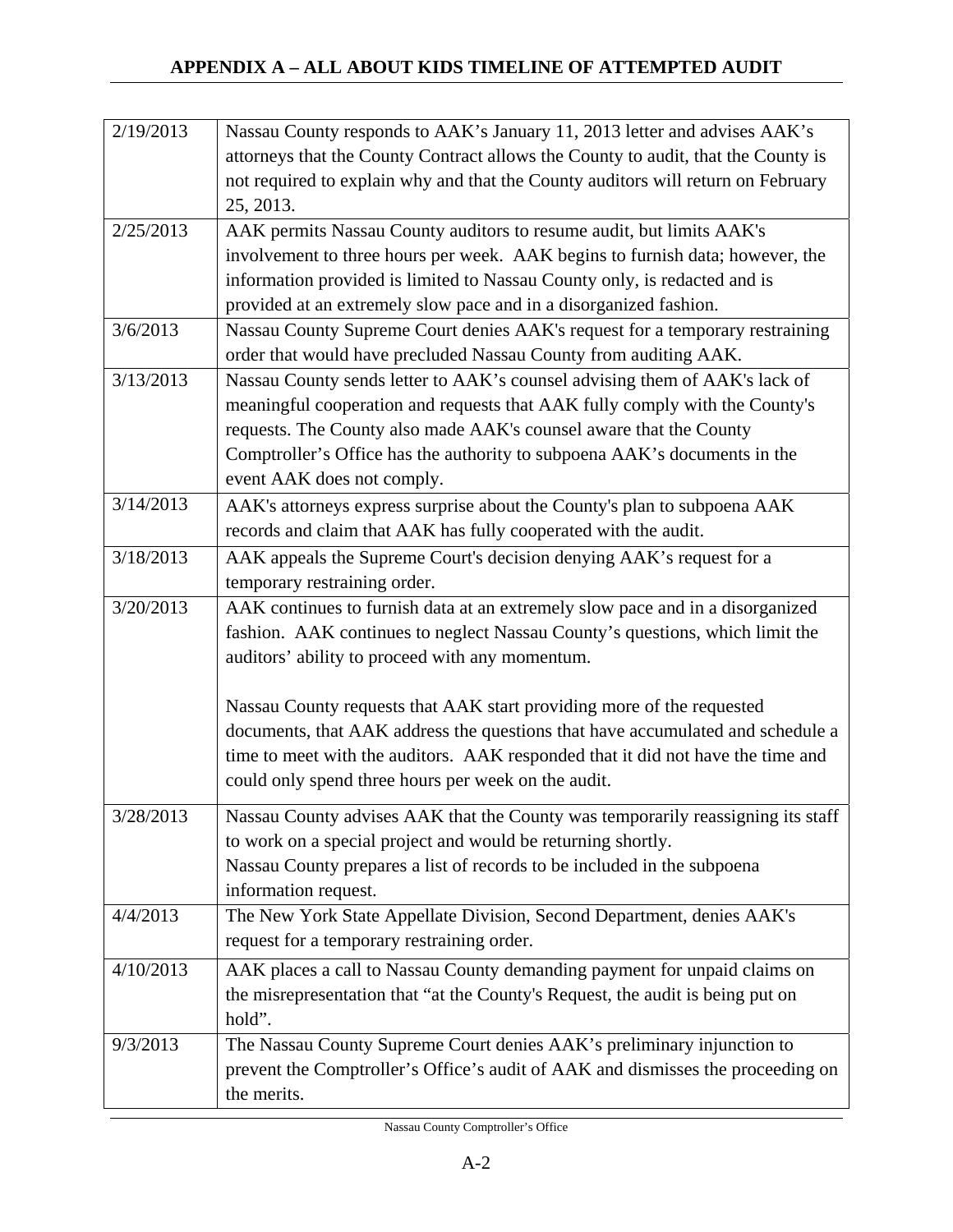| $9/11/2013$ & | The Field Audit Director e-mailed AAK stating she would like the auditors to      |  |  |  |  |
|---------------|-----------------------------------------------------------------------------------|--|--|--|--|
| 9/19/2013     | return to AAK to resume the fieldwork as soon as possible. A full list of         |  |  |  |  |
|               | requested documents was attached.                                                 |  |  |  |  |
| 9/20/2013     | AAK e-mailed the County stating that they were working on the submission of       |  |  |  |  |
|               | their Consolidated Fiscal Report ("CFR") to the State Education Department,       |  |  |  |  |
|               | finishing an audit and beginning a new audit.                                     |  |  |  |  |
| 10/23/2013    | Field Audit e-mailed AAK to ascertain if these outside audits were completed.     |  |  |  |  |
|               | AAK responded that the audit by the outside CPA was not completed.                |  |  |  |  |
| 11/13/2013    | Nassau County again contacted AAK requesting certain documents and a date to      |  |  |  |  |
|               | resume the audit.                                                                 |  |  |  |  |
| 1/7/2014      | Nassau County received an e-mail from Park Strategies stating that it represented |  |  |  |  |
|               | AAK and that AAK had sent a letter, via e-mail, to Nassau County on December      |  |  |  |  |
|               | 19, 2013 asking for clarification of the documents previously requested and       |  |  |  |  |
|               | questioning the audit scope (fiscal year versus calendar year).                   |  |  |  |  |
| $2/4/2014$ &  | AAK delivered five boxes of documents on February 4, 2014, consisting of          |  |  |  |  |
| 2/6/14        | information that the auditors had requested at the time of the fieldwork. On      |  |  |  |  |
|               | February 6, 2014, AAK hand delivered additional information via computer discs.   |  |  |  |  |
| 4/16/2014     | The County Comptroller's Office sends a letter to NYS and AAK terminating the     |  |  |  |  |
|               | audit due to lack of cooperation from AAK. The documents provided were not        |  |  |  |  |
|               | adequate and lacked additional supporting documents to complete the audit.        |  |  |  |  |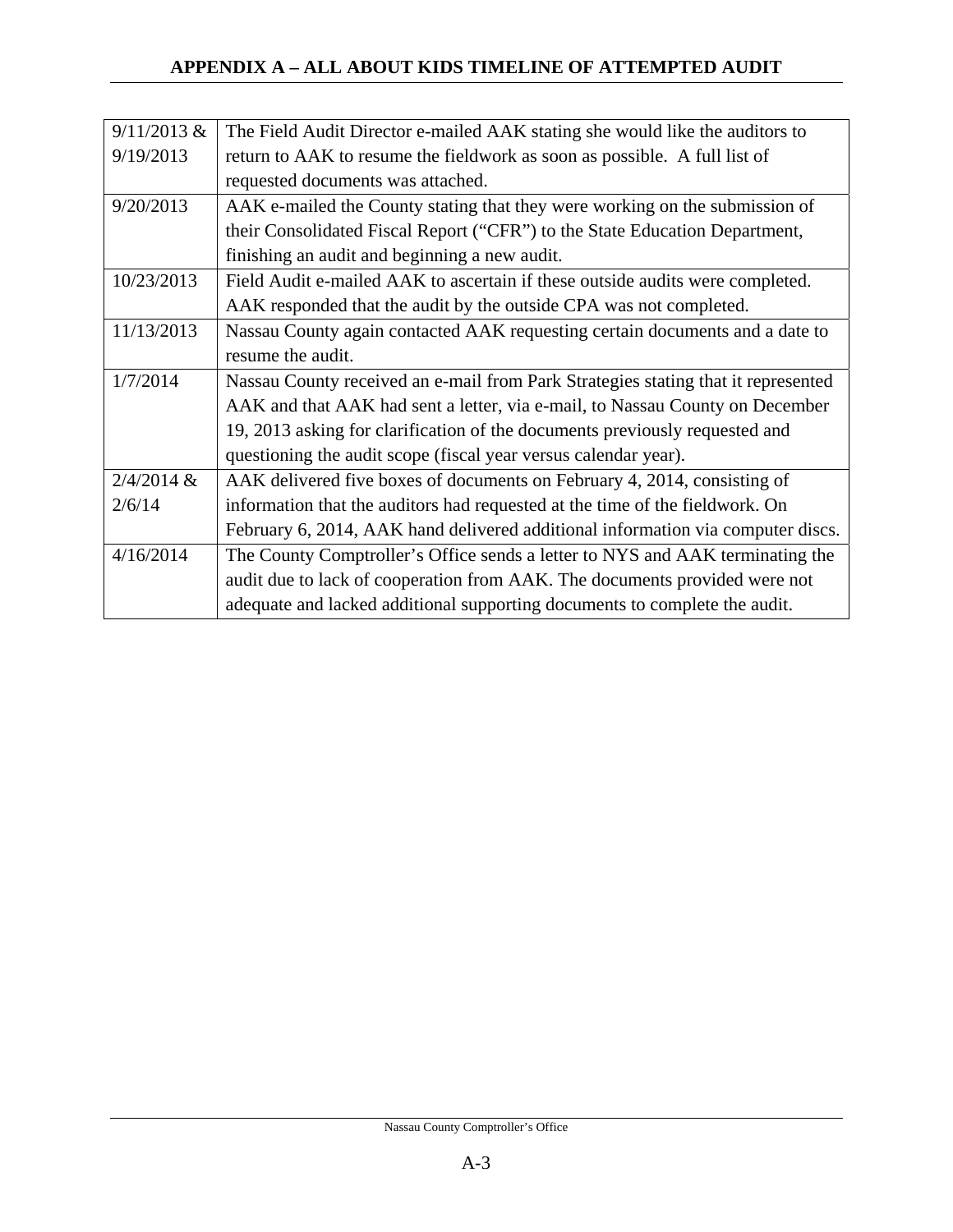|  | <b>Table of Contents</b> |
|--|--------------------------|
|--|--------------------------|

| Introduction 1.13                                                                                           |
|-------------------------------------------------------------------------------------------------------------|
| Scope Limitation 1 - Lengthy Postponements and Repeated Legal Proceedings Against the County to Prevent and |
|                                                                                                             |
|                                                                                                             |
| Scope Limitation 4 - Supporting Documentation to Confirm Amounts Reported on the Consolidated Fiscal Cost   |
|                                                                                                             |
| Legal and Audit Expenses Revealed Potential Non-Allowable Charges and an Apparent Inadequate Segregation of |
|                                                                                                             |
|                                                                                                             |
|                                                                                                             |
| The Legitimacy and Accuracy of Building Rental Expenses Reported in AAK's Consolidated Fiscal Report is Not |
|                                                                                                             |
| Certain Individuals Were Listed and Paid as Both Employees and Independent Consultants in the Same Year10   |
|                                                                                                             |
| Incomplete Documentation of Clearance of Employees and Independent Contractors through the New York State   |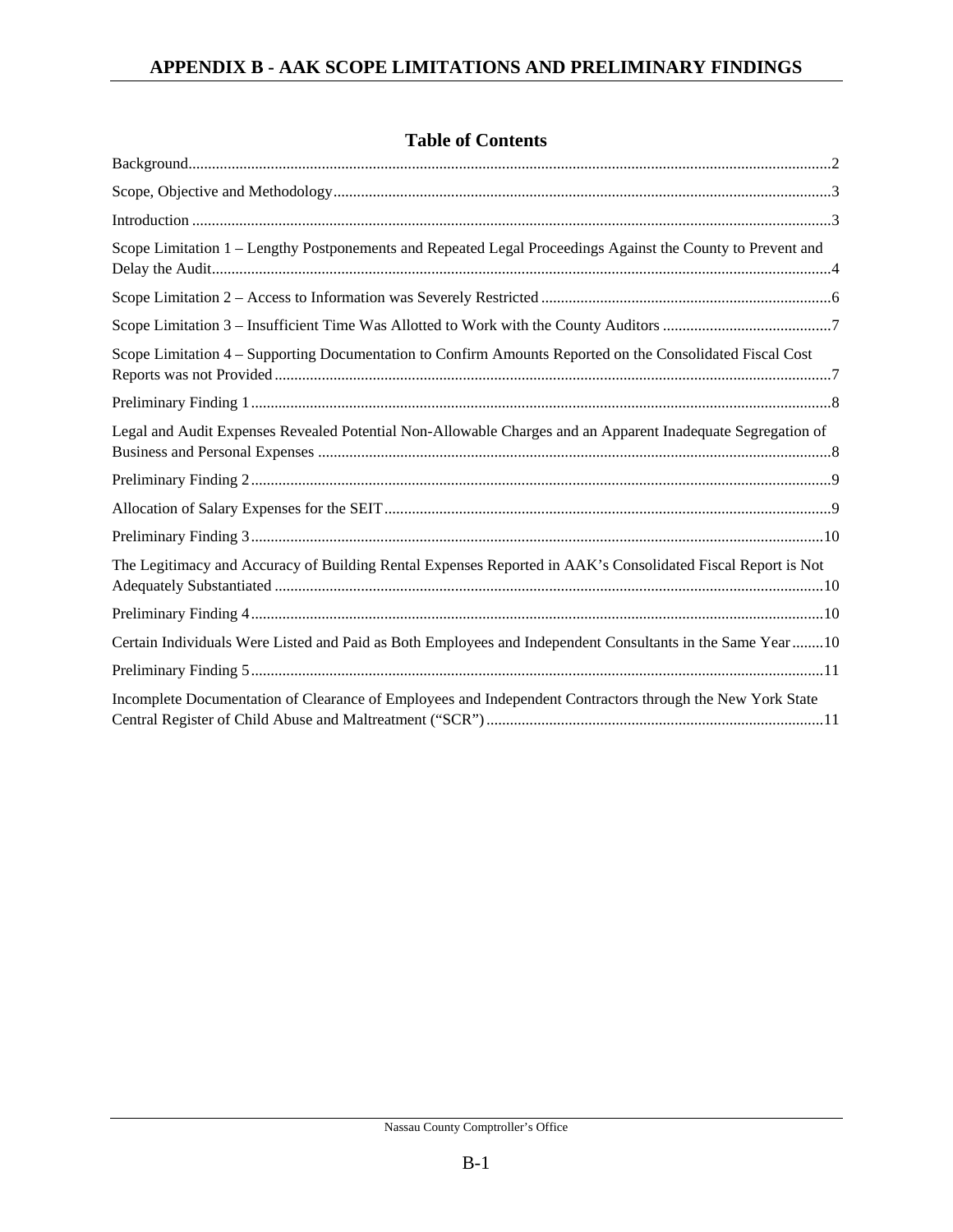## **Background**

Mid Island Therapy Associates, LLC, d/b/a All About Kids ("AAK") is a for-profit limited liability company that provides early intervention, preschool, school-age, autism and behavioral services to children with disabilities in Nassau and Suffolk counties, Westchester County and the five boroughs of New York City. Specifically, AAK provides Special Education Itinerant Teacher  $("SEIT")^5$  services: occupational, physical and speech therapy; applied behavior analysis; psychological services; special instruction; family training; social work and evaluations.

Exhibit I below summarizes the amounts paid by Nassau County to AAK for providing Preschool Special Education and Early Intervention<sup>6</sup> services to Nassau County residents for the period 2008 to December 2012.

Nassau County Payments

## **Exhibit I**

 $\overline{a}$ 

|      |                  | INASSAU COUIILY I AVIIICHIS |              |
|------|------------------|-----------------------------|--------------|
|      |                  | to All About Kids           |              |
|      |                  | 2008-2012                   |              |
|      |                  | Early                       |              |
| Year | Preschool        | Intervention                | Total        |
| 2008 | \$<br>4,356,183  | 753,872<br>\$               | \$5,110,055  |
| 2009 | 2,844,747        | 848,908                     | 3,693,655    |
| 2010 | 2,339,769        | 1,019,810                   | 3,359,579    |
| 2011 | 1,711,952        | 1,063,925                   | 2,775,877    |
| 2012 | 1,292,659        | 1,030,400                   | 2,323,059    |
|      | \$<br>12,545,310 | \$4,716,915                 | \$17,262,225 |

The most recent contract Nassau County has with AAK for Pre-School Special Education is for the period September 1, 2010 to August 31, 2015. Nassau County is reimbursed by New York State for 59.5% of the eligible cost of preschool services after Medicaid reimbursements and 49% of the eligible cost of Early Intervention services, after reimbursement from third party insurance and Medicaid.

In accordance with New York State regulations, all service providers are required to submit an annual Consolidated Fiscal Report ("CFR") to New York State detailing all service expenses for each program. Based on discrepancies found by New York State with the SEIT units of service

<sup>&</sup>lt;sup>5</sup> Special education itinerant teacher services include speech therapy, language therapy, occupational therapy, physical therapy and educational services.

<sup>&</sup>lt;sup>6</sup> Beginning in April 2013, all County Early Intervention Contracts were terminated and are now with New York State.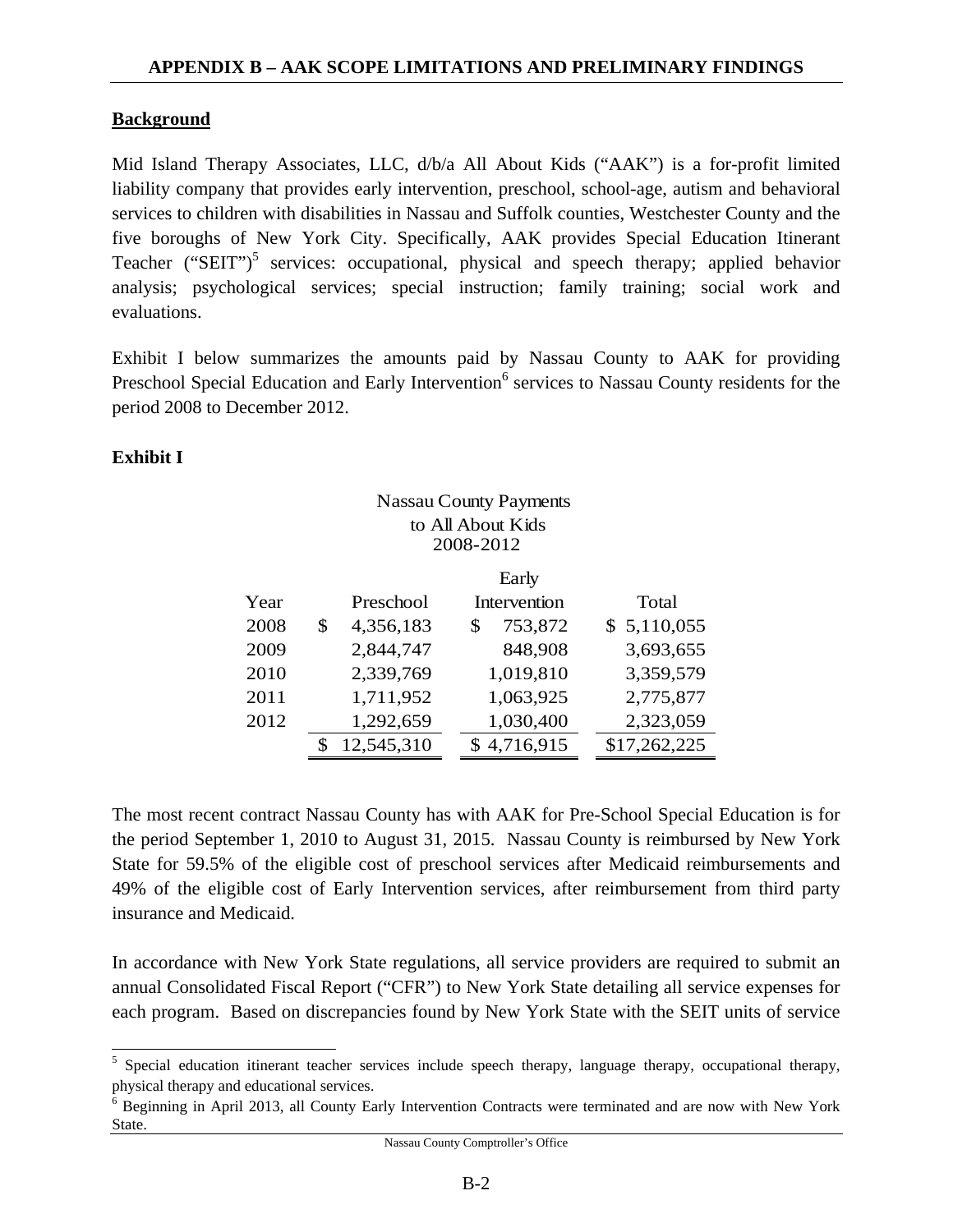reported by AAK for the 2007/2008 program year and SEIT reimbursement rate deductions determined by the State for the 2008/2009 and 2009/2010 program years, AAK owed Nassau County a total of \$200,250, \$97,363 for the 2007/2008 year and \$102,887 for both the 2008/2009 and 2009/2010 years. Unfortunately, the County may never be able to recoup the \$97,363 associated with the 2007/2008 program year because it is considered a "closed year". However, after being notified of the \$102,887 AAK owed the County as a result of SEIT rate decreases computed by the State for the 2008/2009 and 2009/2010 program years, AAK reimbursed the County for the full amount in 2013.

#### **Scope, Objective and Methodology**

The objective of the review was to determine that the expenses shown in the CFRs filed by AAK with New York State were accurately reported to the correct program and supported by the appropriate documents as is required by the New York State Consolidated Fiscal Reporting and Claiming Manual and New York State Education Department Reimbursable Cost Manual for Programs Receiving Funding Under Article 81 and/or Article 89 of the New York State Education Law. As part of our review, we planned to interview personnel; obtain written policies and procedures; examine expenses<sup>7</sup> and the units of service for the period July 1, 2010 to June 30, 2012 to determine and evaluate that:

- expenses are properly reported in accordance with applicable guidelines and regulations;
- the reported full-time equivalent enrollments used in the calculation of tuition are accurate;
- all applicable revenue has been offset against reimbursable expenses as mandated by Section 4401 of the New York State Education Law;
- tuition is billed and the related revenue is accurately reported for all full-time equivalent students as determined by audit; and
- costs related to tuition rates are adequately supported and justified as allowable costs in accordance with the New York State Reimbursable Cost Manual.

## **Introduction**

 $\overline{a}$ 

The AAK contract with the County requires that the Agency's records be made available for audit and inspection by the County Comptroller.<sup>8</sup> In addition, 8 NYCRR  $\S 200.18(b)(1)$  states that each municipality may perform fiscal audits of approved preschool programs and services for which it bears fiscal responsibility. Our standard practice is to meet with the Agency and its staff to obtain sufficient information to determine whether expenses reported on the CFR were properly allocated and supported with adequate documentation.

Nassau County Comptroller's Office

<sup>&</sup>lt;sup>7</sup> Examine support for salaries, contractor expenses, Federal Form W-2s and 1099s and legal/audit and rent expenses.

<sup>&</sup>lt;sup>8</sup> Contract for Services between Nassau County and All About Kids, Section 14, page 16.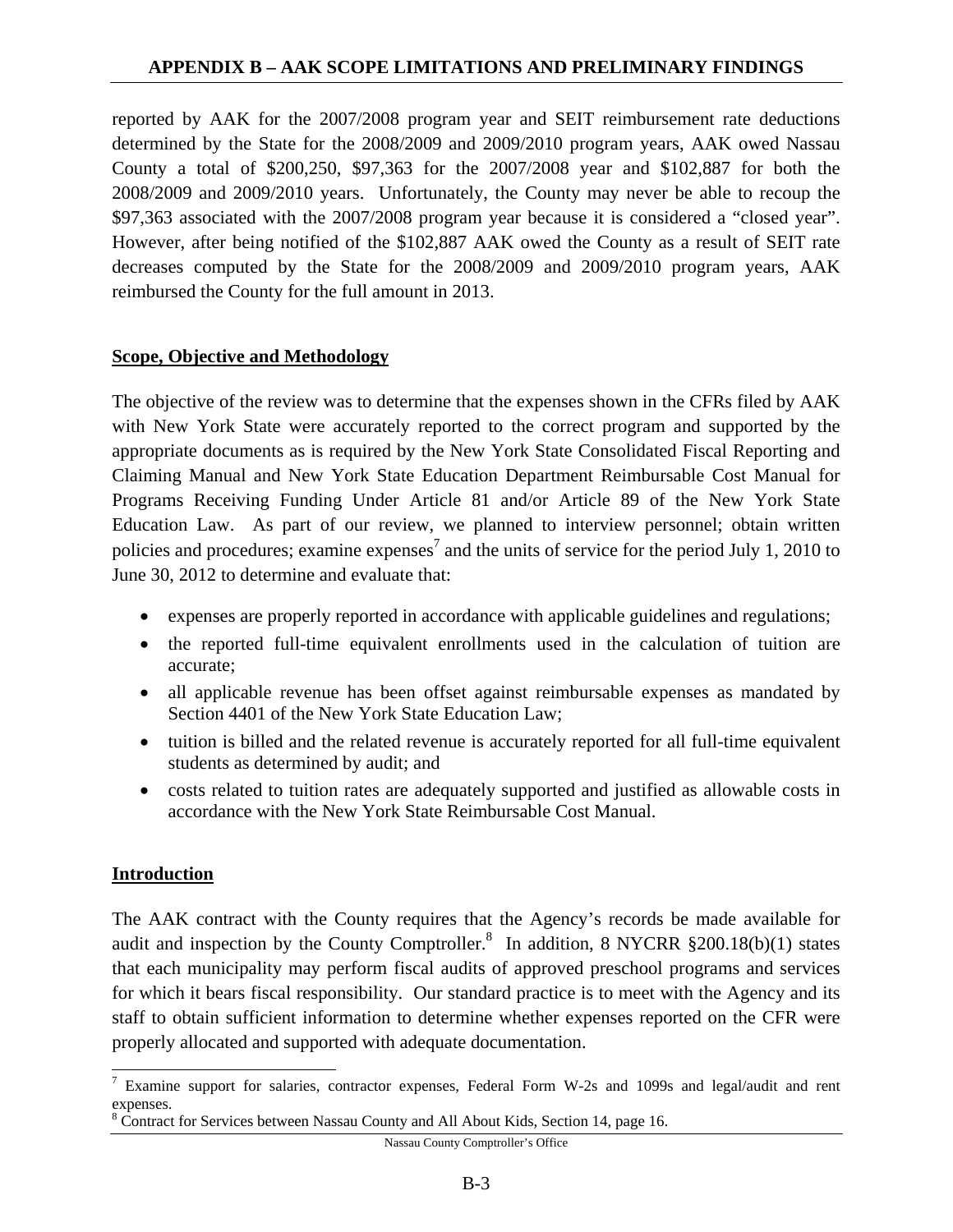## **Scope Limitation 1 – Lengthy Postponements and Repeated Legal Proceedings Against the County to Prevent and Delay the Audit**

Below is a brief narrative summarizing AAK's actions to postpone and prolong the audit (as outlined in the timeline in Appendix A).

On July 30, 2012, Nassau County sent an engagement letter to notify AAK about its intent to audit AAK's contract with the County. An entrance conference was held on September 14, 2012 to discuss the scope of the audit and request documents needed to perform our review. AAK began to provide some of the requested documents through e-mail; however, the documents were sometimes redacted. For example, AAK maintained it was allowed to redact legal invoices it provided to us in September 2012 under the guise of attorney-client privilege.

On November 20, 2012, AAK permitted the County to start fieldwork at its premises. AAK met very briefly with the County auditors to provide some of the documents requested at the entrance conference. The auditors relayed some questions which AAK agreed to respond to at a later time and the auditors also requested additional documents. The auditors soon realized that the documents provided at this meeting were incomplete and difficult to rely on for the purpose of coming to any definitive conclusions. Follow-up questions were communicated to AAK but some questions went unanswered. On the second day of fieldwork, AAK suddenly requested the audit be postponed in order to meet its year-end deadline for filing its CFR with New York State. In the spirit of cooperation, the Nassau County Director of Field Audit agreed to accommodate AAK's request and postponed the review until January 2, 2013. Subsequent to granting the postponement, the Nassau County Director of Field Audit was advised by the State that all SEIT providers received extensions to the State's CFR filing deadline because of Hurricane Sandy.

Beginning on January 3, 2013, Nassau County repeatedly attempted to contact AAK to schedule a date to resume the audit. However, the County was notified on January 11, 2013 by AAK's attorneys that AAK was still questioning the appropriateness of the audit and had requested clarification about why the County had chosen to perform an audit at this time. The County advised AAK's attorneys that the County contract allows the County to audit and that the County is not required to explain why it had chosen to do the audit.

AAK permitted the Nassau County auditors to resume the audit on February 25, 2013, but limited AAK's involvement to three hours per week. Although AAK appeared to cooperate, it became clear that AAK was still limiting the scope to only Nassau County programs and they continued to redact the documents provided. Further, the pace at which the auditors were provided the documents was extremely slow and the documents were disorganized.

On March 6, 2013, AAK initiated legal action to prevent the audit. Until such court action could be fully heard and decided by the court on its merits, AAK also filed a motion for a temporary restraining order to stay the audit. AAK's request for the temporary restraining order was denied by the New York State Supreme Court as was its appeal to the New York State Appellate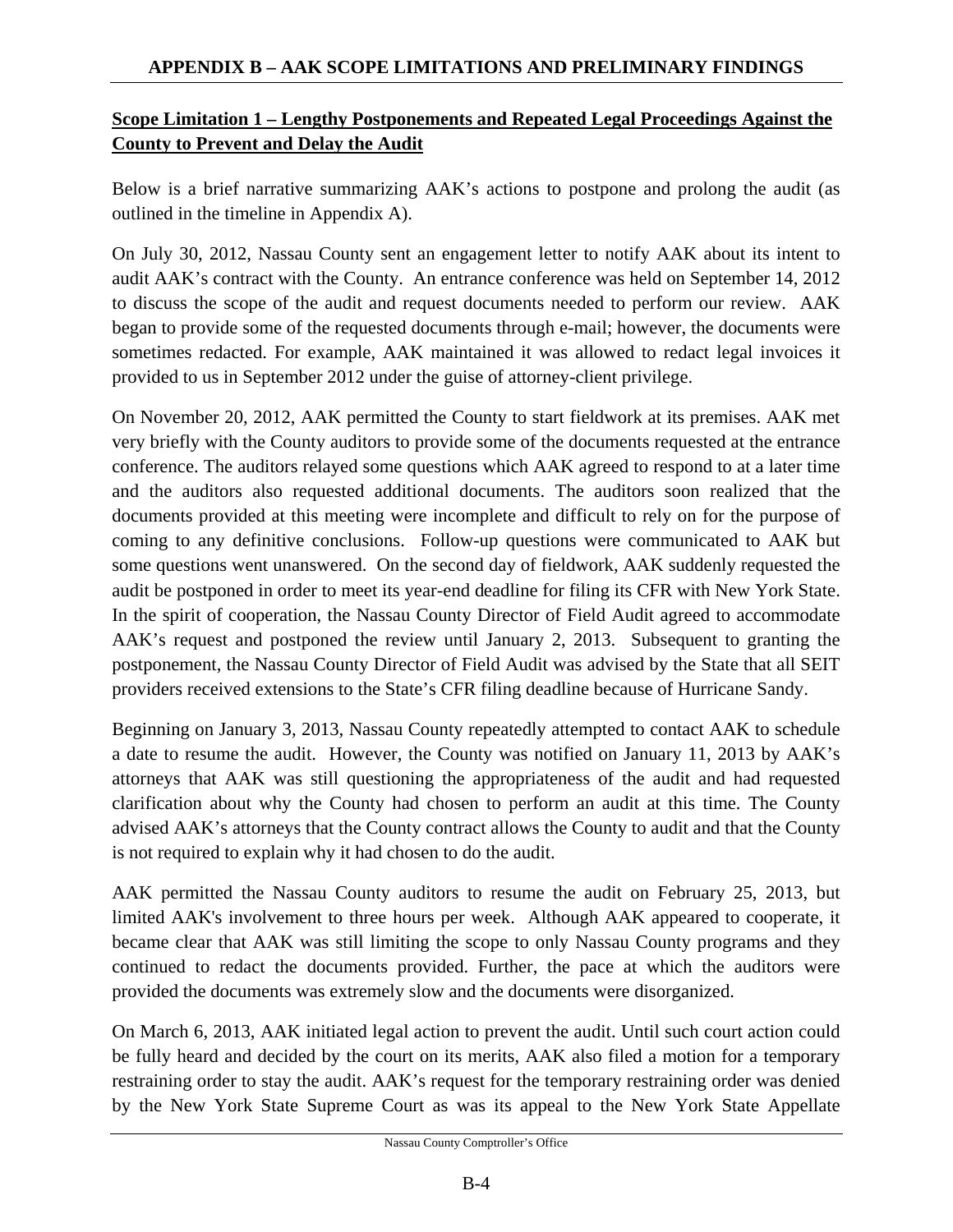Division. Subsequently, AAK continued to claim that it had no time to work with the County auditors thereby limiting the County's ability to proceed with any momentum.

On March 21, 2013, Nassau County again requested that AAK start providing more of the requested documents and address the accumulated questions. When AAK again responded that it did not have the time, the County advised AAK that the auditors had been waiting for the additional requested documents from AAK to complete the audit. On March 28, 2013 the County informed AAK that it was temporarily reassigning its staff, but would return to resume the audit. On April 10, 2013, AAK demanded that the County make payment on its unpaid claims based on the misrepresentation that "at the County's Request, the audit is being put on hold".

On September 3, 2013, the Nassau County Supreme Court denied AAK's preliminary injunction to permanently halt the Comptroller's Office's audit and dismissed the proceeding on the merits. As a result of this ruling, our Office contacted AAK on September 11, 2013 and September 19, 2013 requesting certain documents and a convenient date to continue the audit. AAK responded on September 20, 2013 stating that they were working on the submission of their annual report to the State Education Department, finishing an audit, and beginning a new audit.

On October 23, 2013, our office contacted AAK to resume the audit and AAK stated that the audit by the outside CPA was not completed.

On November 13, 2013, the Comptroller's Office again contacted AAK to request certain documents and a date to resume the audit.

On February 4, 2014, AAK delivered five boxes of documents that the auditors had requested at the time of the fieldwork almost a year prior. On February 6, 2014, AAK provided additional requested information via computer discs. This information still did not provide the auditors with adequate data to complete the audit as summarized below:

- The worksheet for non-allowable audit insurance and leased vehicle expenses listed on the CFR did not contain sufficient details for the auditors to verify the allocation percentages.
- There were 25 Service Logs not provided to the auditors to support the legitimacy of services provided for the October 2010 and May 2011 claims paid. A service log records what therapist worked with what child for which time period.
- Auditors were provided with only four out of the five contracts requested to support the validity and appropriateness paid to five consultants totaling over \$890,000. Three of the contracts did not contain any rate information for the contractors (i.e. their hourly rates).
- AAK did not provide the general ledger detail balance sheets on a fiscal year basis for 2010, 2011 and 2012 and thus we were not able to perform this verification.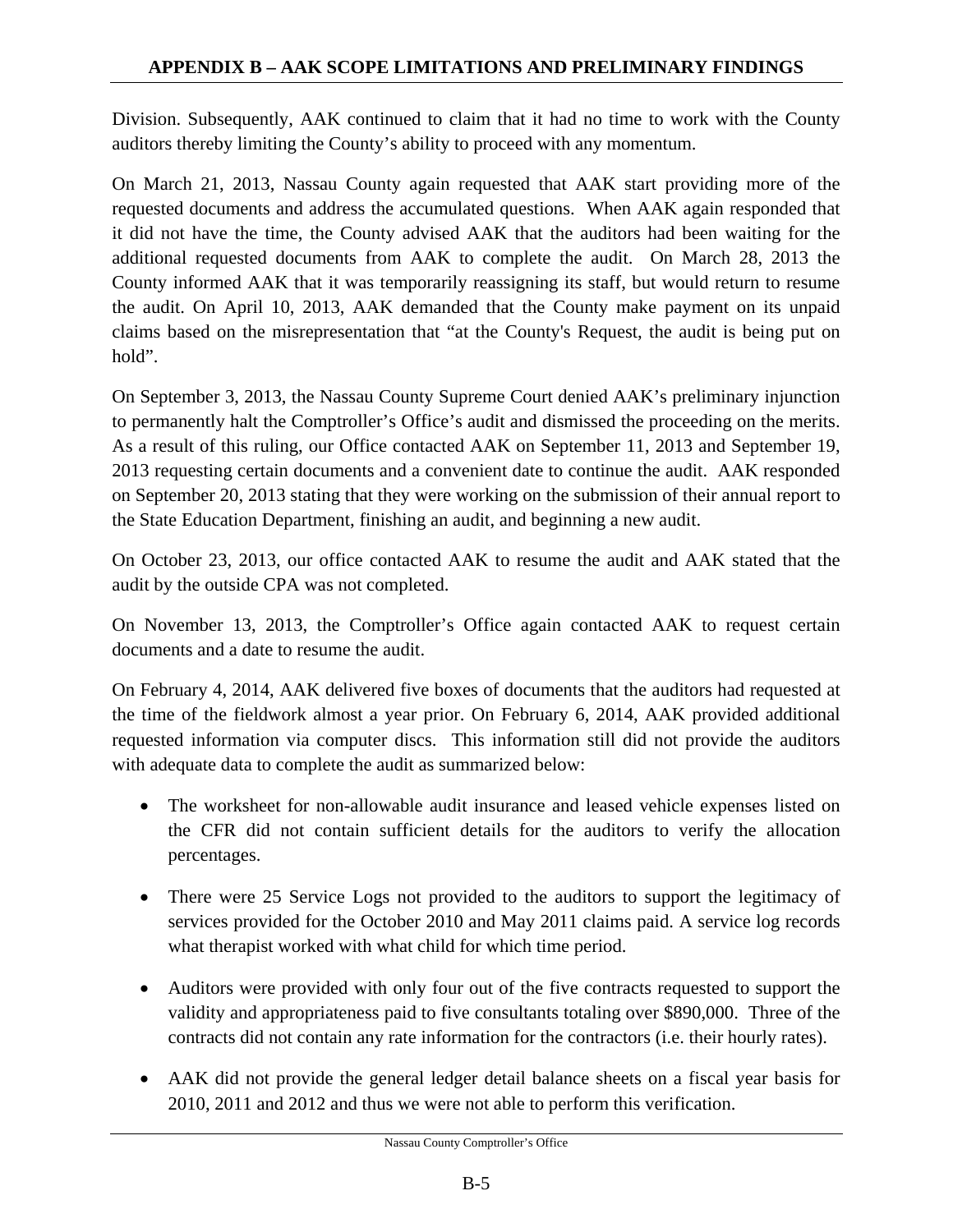- The worksheet for the 2010-2011 SEIT Revenue of \$4,354,550 failed to include invoice numbers, names of students and length of weekly sessions. Therefore, the information on the worksheet could not be verified to the general ledger and to the service provider treatment logs.
- Leases for four locations listed Premier Care Networks as the tenant. The auditors asked and did not receive a response from AAK for clarification of the relationship between AAK and Premier Care Networks.
- There were nine questionable payments to American Express charged to the rent account for a total of \$2,800, to which AAK had not responded during our inquiries in March 2013.
- Employees and independent contractors having the potential for regular or substantial contact with children are required to be cleared through the NYS Central Register of Child Abuse and Maltreatment ("SCR"). Missing from the documents provided to the auditors were clearance letters for 29 employees and eight independent contractors. In addition, three clearance letters were undated or did not have an ID number. Additionally, there were clearance letters for 134 non-current employees and 728 non-current independent contractors dated prior to the contract date of September 1, 2010.

#### **Scope Limitation 2 – Access to Information was Severely Restricted**

- During fieldwork, auditors were provided with some documents but not permitted to retain or photocopy them. They were required to return the documents to an assigned AAK employee at lunchtime, pick them up upon their return from lunch and then return them at the end of the day. Even documents which were deemed to be "County copies" could not be retained by the auditors.
- AAK would not agree to furnish us with a complete set of W-2 and 1099 records (that included all of the locales in which it operates, including Suffolk and Westchester counties and the five boroughs of New York City) that would substantiate the CFR submitted to the NYS Education Department and used to set state reimbursement rates. AAK insisted that the County only had the right to see Nassau County data. AAK also asked if we were performing a fiscal or calendar year audit and why AAK had to provide W-2s and 1099s that were based on the calendar year. We explained to AAK on numerous occasions that in order to properly audit Nassau County expenses we needed to audit all programs that have expenses included in the NYS CFR since the CFR is used as the basis to set the SEIT rates for the whole state. For the audit period, fiscal CFR expenses for salaries and consulting require verification with external IRS documents such as the W-2's and 1099's, which are on a calendar basis. With respect to our request for W-2s and 1099s only, AAK eventually provided unorganized and redacted paper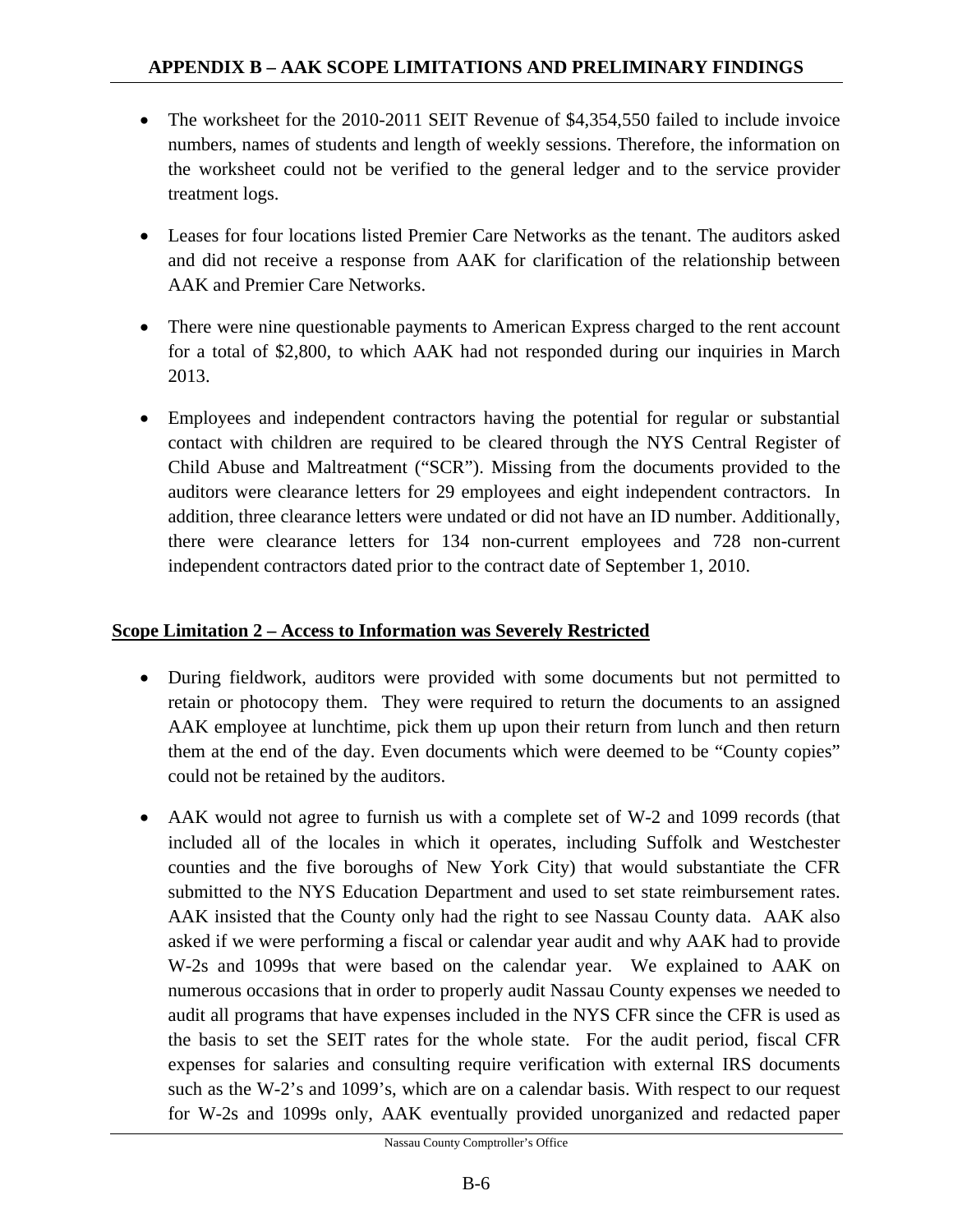copies of W-2s and 1099s. We could not verify the completeness of the documents received because the summation of the paper copies revealed differences that AAK has not explained.

- The auditors were not given an opportunity to meet with any financial staff or the assigned liaison on a regular and interactive basis. Thus, the auditors were not provided with answers to their questions that would allow us to move forward in a meaningful way with the audit.
- The auditors requested support for non-allowable audit insurance and leased vehicle expenses. The worksheet provided by AAK did not contain sufficient details for the auditors to verify the allocation percentages.

## **Scope Limitation 3 – Insufficient Time Was Allotted to Work with the County Auditors**

- AAK imposed a limit of approximately three hours per week of its staff's time to provide the information we requested. AAK often wasted these three hours by unnecessarily redacting and photocopying documents. We repeatedly requested that data be provided to us electronically, which was a more efficient use of AAK's allotted time and also allow the auditors the ability to organize and review the data more efficiently.
- We provided AAK with a daily list of required documents and questions resulting from our review of the documents we had been given. We were told repeatedly by the Executive Director that the staff was always "too busy" to interact with us on a daily basis or to answer our questions.

# **Scope Limitation 4 – Supporting Documentation to Confirm Amounts Reported on the Consolidated Fiscal Cost Reports was not Provided**

We requested expense documentation to support amounts shown in the AAK 2011 CFR for salary, contractual, legal, audit and rent expenses. AAK provided documentation that was not adequate to complete the audit as is exemplified below:

- Service Treatment Logs are required to be prepared by the individual providers and signed by the parents to support the legitimacy of the salary and contractor services costs AAK reported on the CFR. Claims were received for October 2010 and May 2011 with backup. However, there were nine missing Treatment Logs for October and 16 missing for May.
- Auditors requested five outside contracts to support the validity and appropriateness of the amounts paid to five outside consultants totaling over \$890,000. AAK only provided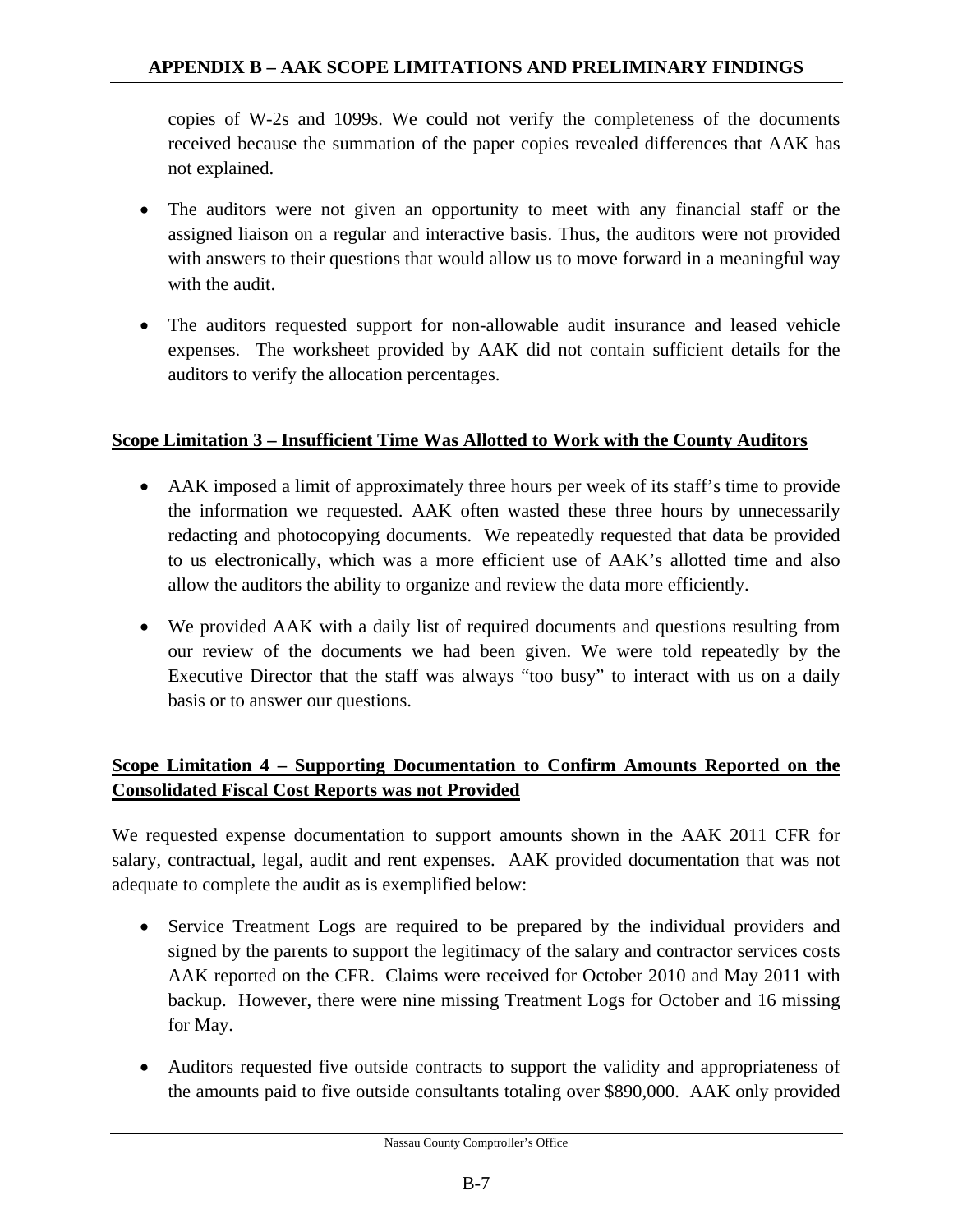four out of the five contracts requested and three did not contain any rate information for the contractors (i.e. their hourly rates).

- We noted that one contractor on the NYS CFR was listed by AAK as having been paid \$151,950 for July 1, 2010 to June 30, 2011. However, the two years of 1099s reported to the IRS added up to \$68,590 (\$54,370 for 2010 and \$14,220 for 2011). For another consultant that was listed on the CFR as being paid \$175,368, the auditors received no 1099s for either of the two years. The auditors also noted that one teacher who received a W-2 as an employee for both years of the audit period was also listed on the CFR as an outside contractor being paid \$133,187. Her teacher's salary was \$97,958 for 2010 and \$97,067 for 2011. The IRS does not allow individuals to be paid as both employees and contractors for the same time period.
- We requested the general ledgers for the 2010, 2011 and 2012 calendar and fiscal years to verify that the amounts reported as paid to employees and providers in the CFRs agreed to the amounts reported to the IRS. AAK did not provide the general ledger balance sheets on a fiscal year basis so we were not able to perform this verification.
- In March 2013, the auditors requested a SEIT Revenue worksheet in order to test that all applicable revenue has been offset against reimbursable expenses as mandated by Section 4401 of the New York State Education Law. The 2010-2011 SEIT Revenue worksheet provided by AAK in February 2014 totaled \$4,354,550 and failed to include invoice numbers, names of students and length of weekly sessions. As a result, the auditors were unable to verify the information on the worksheet to a general ledger account and the service provider treatment logs.

## **Preliminary Finding 1**

# **Legal and Audit Expenses Revealed Potential Non-Allowable Charges and an Apparent Inadequate Segregation of Business and Personal Expenses**

Our review of the documents we were given revealed that legal and audit expenses included expenses for retainers, personal tax returns, non-related business expenses and auditing services that are potentially non-allowable according to the State's Reimbursable Cost Manual ("NYS Manual"). When we requested additional clarification and support for these items, AAK did not cooperate. It was not until February 4, 2014 that AAK provided explanations on these questionable items as follows:

• AAK agreed that legal charges related to the Articles of Organization do not directly relate to AAK and are non-allowable.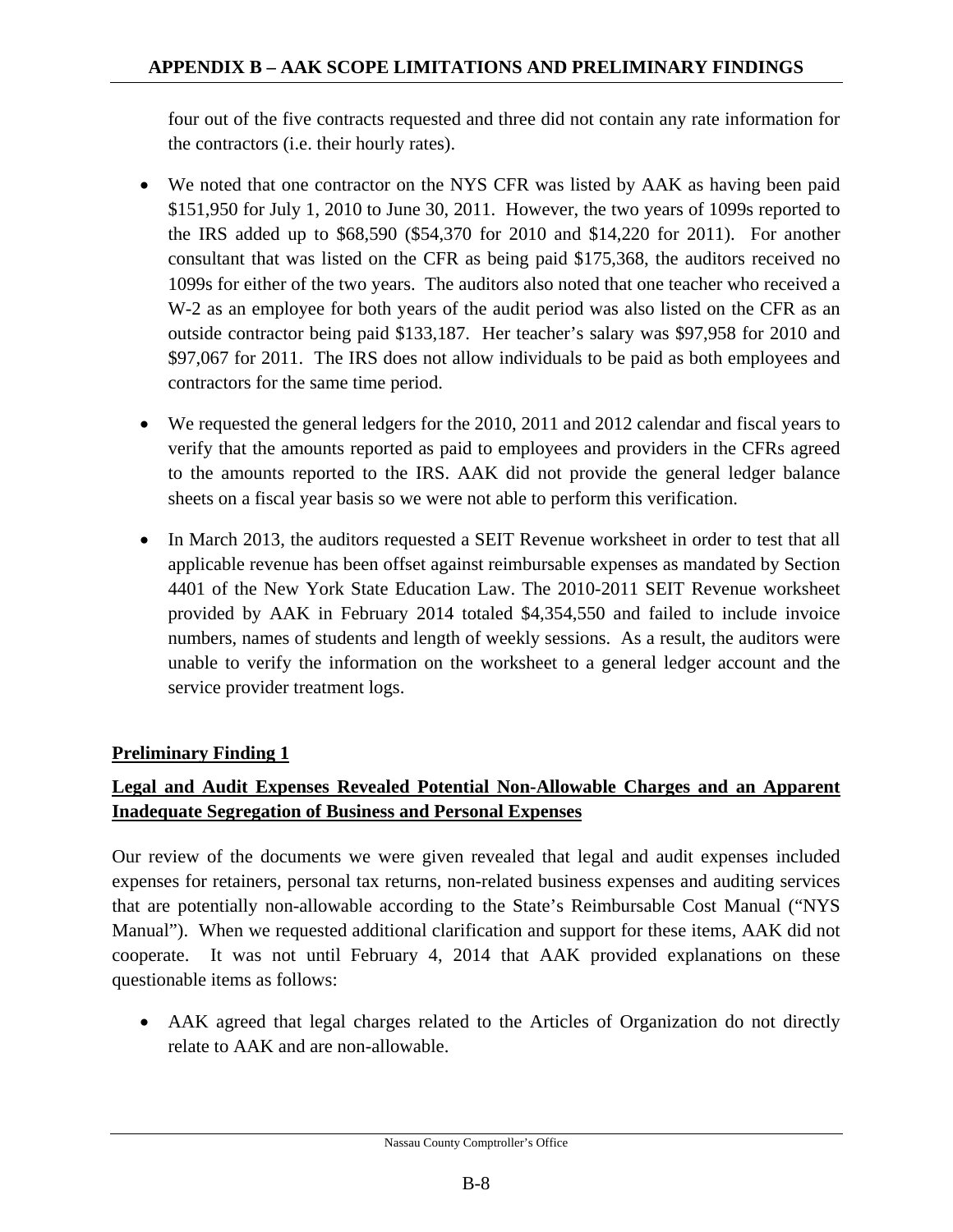- AAK stated that the audit charges to prepare the owner's individual Federal and State Tax return were incorrectly charged to the CFR. This are non-allowable because they are considered personal expenses.
- A legal charge for the cost of a seminar on employment law would only be allowable when supported by proof of the seminar being directly related to AAK and with proof of attendance.

AAK disagreed stating that this expense was properly allocated using the NYS approved ratio value method to the SEIT program per the NYS manual.

• Audit services performed for the audit of AAK's financial statements are allowable if directly related to the audit of AAK. However, the cost for the auditor to perform any day-to-day accounting work is non-allowable.

AAK disagreed stating that this expense was properly allocated using the NYS approved ratio value method to the SEIT program per the NYS manual.

• Audit charges to review the owner's draw were questioned by the auditors.

AAK disagreed stating that this expense was properly allocated using the NYS approved ratio value method to the SEIT program per the NYS manual.

• The auditors requested the detail of the non-allowable bad debt expense shown on the CFR but were only provided with a descriptive explanation of how it was calculated; no numerical detail accompanied this explanation.

## **Preliminary Finding 2**

## **Allocation of Salary Expenses for the SEIT**

Pursuant to the NYS CFR and Claiming Manual, salary allocations should be based on actual time and attendance records or the agency must complete a time study for employees. A minimally acceptable time study must encompass at least two weeks per quarter of the cost reporting period for a total of four quarters of data. AAK only provided us with this data for the two quarters. Also, in accordance with state regulations, vacation time should not be part of a time study. The auditors noted an instance where vacation was apparently used in a time study.

In some cases, we found that AAK also allocated salary costs based on units of service, which conflicts with the above stated manual. The schedule that was provided to the auditors by AAK indicated that \$191,091 of SEIT costs were charged using this unacceptable revenue/unit method.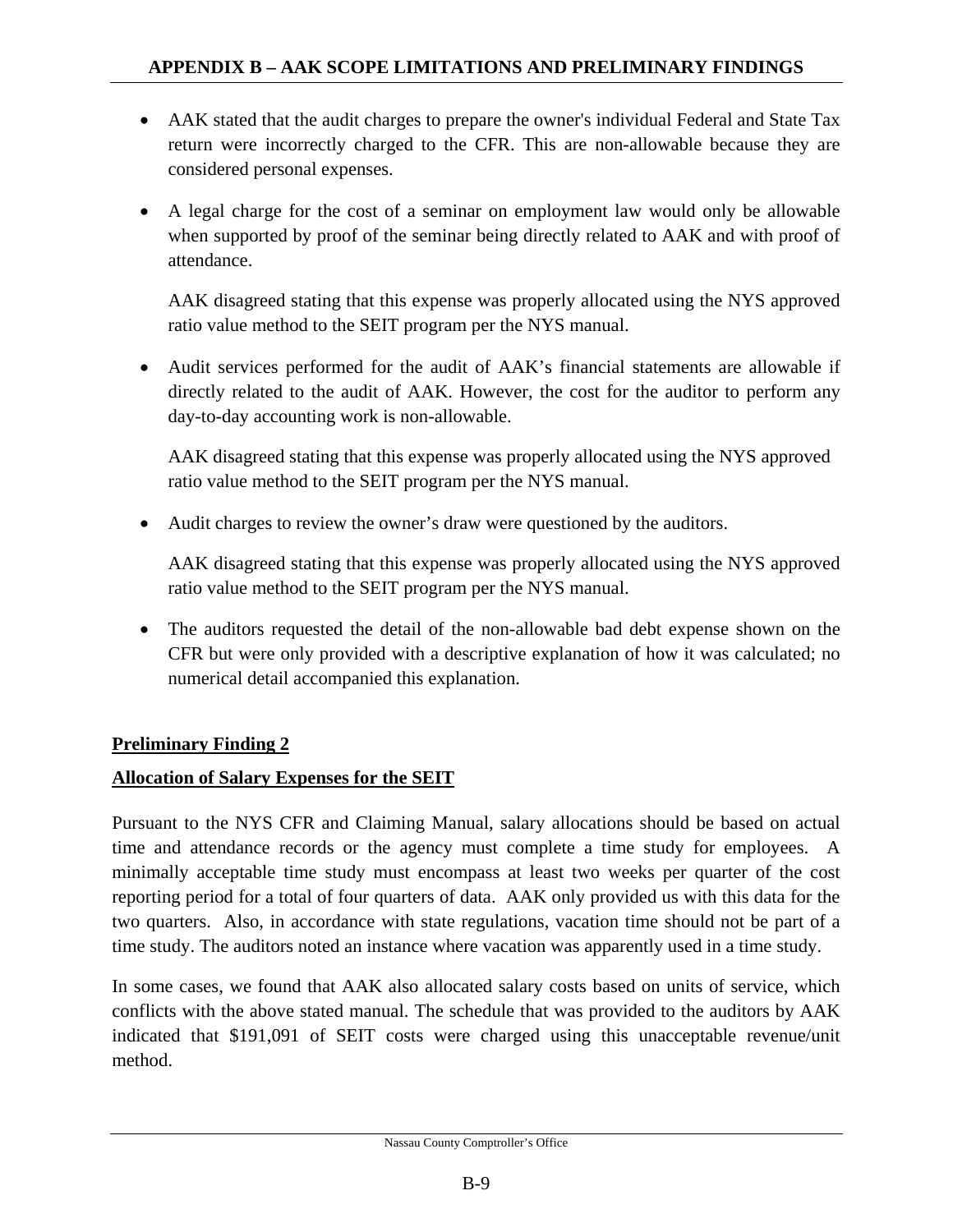Auditors also noted that 44.25 hours of Early Intervention services appeared to have been incorrectly charged as SEIT time for the period tested.

#### **Preliminary Finding 3**

## **The Legitimacy and Accuracy of Building Rental Expenses Reported in AAK's Consolidated Fiscal Report is Not Adequately Substantiated**

We were unable to confirm that the \$750,000 building rental cost allocated to the programs on the 2011  $CFR<sup>9</sup>$  was a justifiable expense.

We obtained copies of all leases pertaining to the CFR. These leases list different tenant names. AAK is the named tenant for only the New Rochelle office and a portion of the Bronx offices. Otherwise, Premier Care Networks Inc. is the named tenant for the Astoria office and the Brooklyn, Plainview locations and the majority of the Bronx. The auditors asked for clarification of the relationship between AAK, Mid Island Therapy and Premier Care Networks. AAK has not responded to this March 2013 inquiry.

AAK provided a virtual office agreement for Suffolk County. The agreement is with All About Kids; however, the invoices are addressed to All About Kids-Premier Care.

In order to verify the lease allocation per program that is listed in the CFR, we would need to obtain their methodology support on how they allocated the rent. The methodology would be required to be on a square footage basis or another one of the acceptable state methods. The auditors would need to see the detailed allocation plan to verify these costs. AAK did not provide us with this allocation methodology detail.

We also noted that nine questionable payments totaling \$2,800 to American Express were charged to the general ledger rent account;. AAK did not respond to our inquiries regarding these charges while we were on the premises in March 2013, or at any other subsequent time.

#### **Preliminary Finding 4**

 $\overline{a}$ 

## **Certain Individuals Were Listed and Paid as Both Employees and Independent Consultants in the Same Year**

Our review of the paper copies provided by AAK of the IRS Forms 1099 and 1096 for 2010 and 2011 revealed differences that AAK has not explained. The IRS 1096 is the summary form of all the individual IRS 1099's. The auditors requested an exact copy of the file given to the IRS. Instead they were given hard copies in no apparent order, with some redactions. Therefore, the auditors could not determine the completeness and accuracy of the 1099's that they were given.

Nassau County Comptroller's Office

 $9^9$  The Consolidated Annual Report period from July 1, 2010 to June 30, 2011.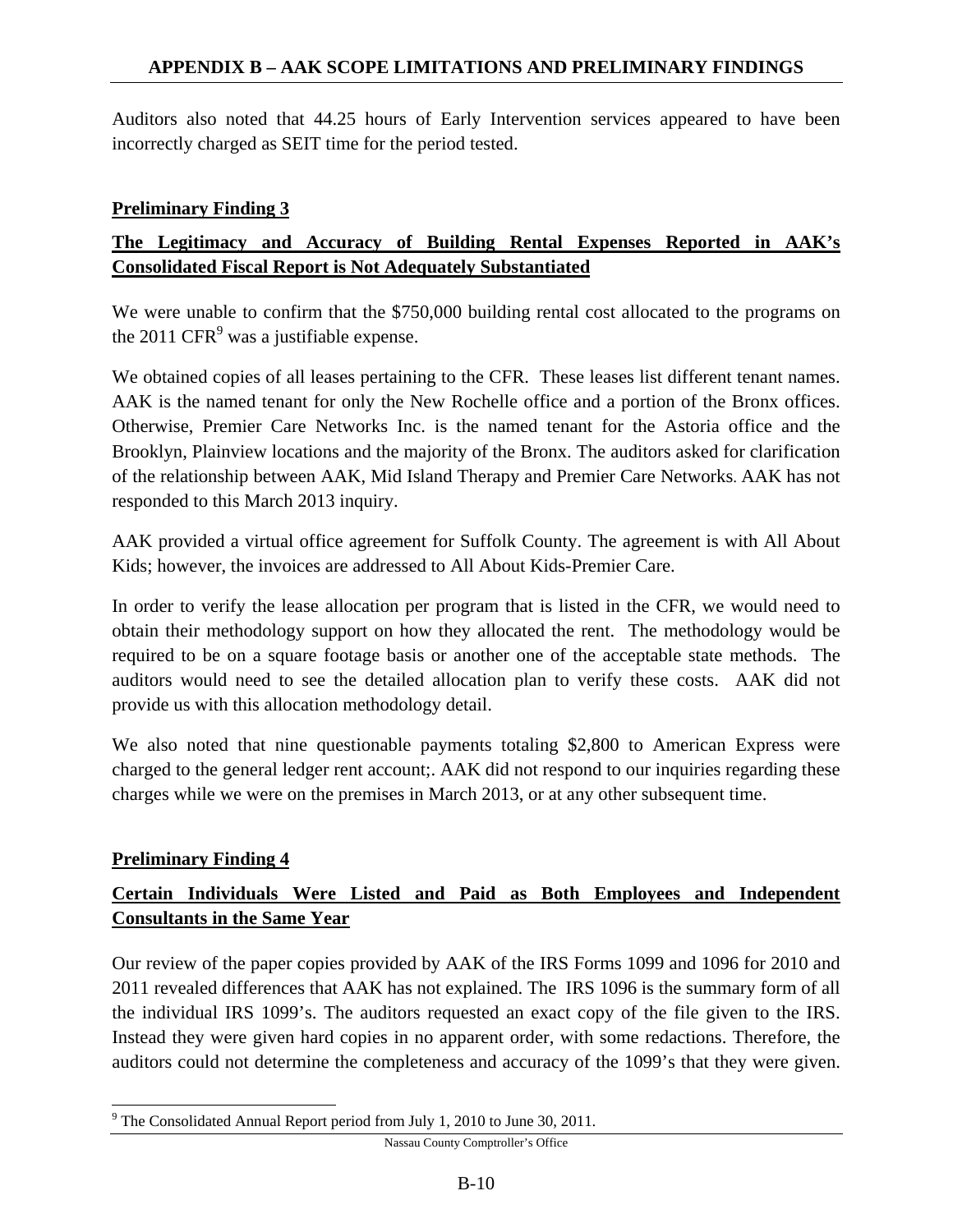Further, based on our review of AAK's year-end payroll data and the unredacted information on the W-2s and 1099s, we found that seven individuals appeared to have been paid as both employees and independent contractors in 2010 and nine individuals appeared to have been paid both as employees and independent contractors in 2011. The NYS Reimbursable Cost Manual<sup>10</sup> provides guidelines to service providers to determine whether individuals employed by the program should be treated as independent contractors or employees. Generally, an individual whose services are controlled by an employer is deemed to be an employee rather than an independent contractor. In addition, an individual is generally either an employee or an independent contractor, but cannot be both at the same time. $^{11}$ 

Individuals being paid as both employees and independent contractors at the same time raise the question of whether AAK workers performed services as separate entities rather than as employees or both. If both, there is a potential for duplicate billing. In addition, it is also possible that AAK is not in compliance with the federal and NYS employer withholding tax requirements<sup>12</sup> or the NYS Department of Labor unemployment regulations. The auditors were never given the opportunity to have a discussion with AAK as to why these individuals were paid in this manner.

#### **Preliminary Finding 5**

 $\overline{a}$ 

## **Incomplete Documentation of Clearance of Employees and Independent Contractors through the New York State Central Register of Child Abuse and Maltreatment ("SCR")**

The State and County both have various regulations for those working with children<sup>13</sup>. The Preschool contract AAK has with Nassau County commencing September 1, 2010 through August 31, 2015 specifically states that, *"All Contractors are required to complete, at the commencement of this Agreement, SCR clearance on any person who is currently employed with the Contractor and/or is being actively considered for employment, their employees or subcontractors, that meet the standard of having the potential for regular and substantial contact with the Child. The SCR clearance must be current. Prior approvals must not be considered*."

The auditors requested evidence that all employees and independent contractors were cleared through the SCR. On February 4, 2014, AAK provided the auditors with a box of clearance

Nassau County Comptroller's Office

<sup>&</sup>lt;sup>10</sup> Section III, General Requirements, Item 1.C. Consultants.

<sup>&</sup>lt;sup>11</sup> IRS Publication 15-A (2014) Employer's Supplemental Tax Guide, Page 7 Section 2, "Employee or Independent Contractor?"

<sup>&</sup>lt;sup>12</sup> Wages earned as an employee are reported on IRS Form W-2. Compensation earned as an independent contractor is reported on IRS Form 1099. An employer, such as AAK, is required to withhold certain taxes (such as Social Security, Medicare and Unemployment) from an employee's wages and then remit these taxes to the appropriate taxing entity. Employers do not have to withhold taxes on payments to independent contractors.

<sup>&</sup>lt;sup>13</sup> Pursuant to Section 424-a of the New York Social Services Law, persons working in child care programs licensed or registered by the New York State Office of Children and Family Services ("OCFS") require SCR clearance.